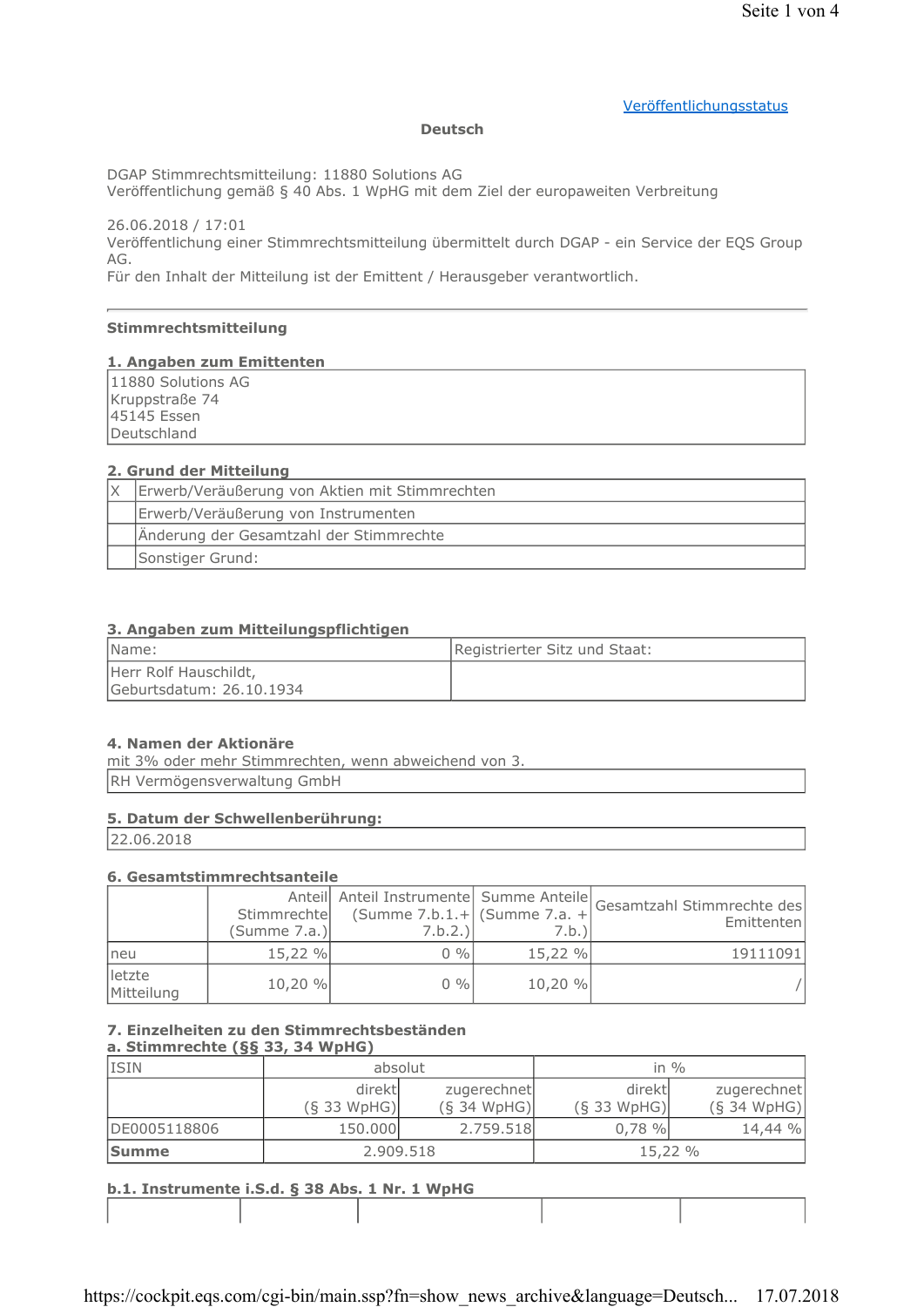|                    |              | <b>Summe</b>        |         | $\frac{0}{0}$              |
|--------------------|--------------|---------------------|---------|----------------------------|
|                    |              |                     |         | $\frac{0}{0}$              |
| <i>Instruments</i> | Verfall      | Laufzeit            | absolut | $\frac{0}{0}$              |
| Art des            | Fälligkeit / | Ausübungszeitraum / |         | Stimmrechte Stimmrechte in |

## b.2. Instrumente i.S.d. § 38 Abs. 1 Nr. 2 WpHG

| Art des<br>Instruments | Fälligkeit /<br>Verfall | Ausübungs-<br>zeitraum /<br>Laufzeit | Barausgleich oder<br>physische<br>Abwicklung | absolutl | Stimmrechte Stimmrechte<br>in $\%$ |
|------------------------|-------------------------|--------------------------------------|----------------------------------------------|----------|------------------------------------|
|                        |                         |                                      |                                              |          | $\frac{0}{0}$                      |
|                        |                         |                                      | <b>Summe</b>                                 |          | $\frac{0}{0}$                      |

## 8. Informationen in Bezug auf den Mitteilungspflichtigen

Mitteilungspflichtiger (3.) wird weder beherrscht noch beherrscht Mitteilungspflichtiger andere Unternehmen mit melderelevanten Stimmrechten des Emittenten (1.).

Vollständige Kette der Tochterunternehmen beginnend mit der obersten beherrschenden  $\times$ Person oder dem obersten beherrschenden Unternehmen:

| Unternehmen                      | Stimmrechte in %, wenn Instrumente in %, wenn Summe in %, wenn<br>3% oder höher | 5% oder höher | 5% oder höher |
|----------------------------------|---------------------------------------------------------------------------------|---------------|---------------|
| Rolf Hauschildt                  | $\frac{0}{0}$                                                                   | $\frac{0}{0}$ | $\%$          |
| <b>RH</b><br>Vermögensverwaltung | 14,44 %                                                                         | 0/0.          | 14,44 %       |

## 9. Bei Vollmacht gemäß § 34 Abs. 3 WpHG

(nur möglich bei einer Zurechnung nach § 34 Abs. 1 Satz 1 Nr. 6 WpHG)

| Datum der Hauptversammlung:                        |                             |
|----------------------------------------------------|-----------------------------|
| Gesamtstimmrechtsanteil nach der Hauptversammlung: | % (entspricht Stimmrechten) |

## 10. Sonstige Erläuterungen:

26.06.2018 Die DGAP Distributionsservices umfassen gesetzliche Meldepflichten, Corporate News/Finanznachrichten und Pressemitteilungen. Medienarchiv unter http://www.dgap.de

| Unternehmen: | 11880 Solutions AG<br>Kruppstraße 74        |
|--------------|---------------------------------------------|
| Internet:    | 45145 Essen<br>Deutschland<br>www.11880.com |

Ende der Mitteilung

**DGAP News-Service** 

699023 26.06.2018

## **Englisch**

DGAP Voting Rights Announcement: 11880 Solutions AG Release according to Article 40, Section 1 of the WpHG [the German Securities Trading Act] with the objective of Europe-wide distribution

26.06.2018 / 17:01 Dissemination of a Voting Rights Announcement transmitted by DGAP - a service of EQS Group AG.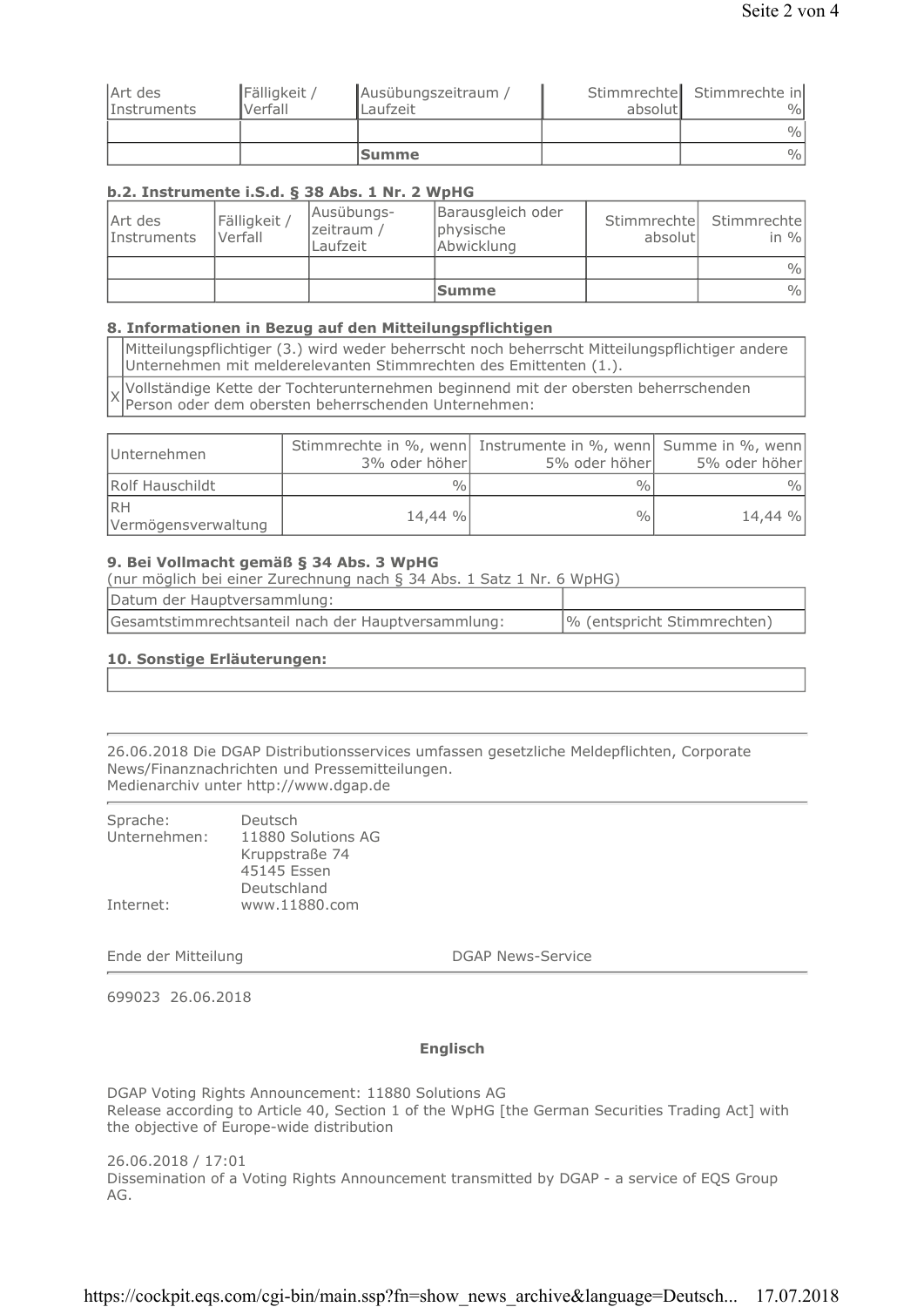The issuer is solely responsible for the content of this announcement.

#### **Notification of Major Holdings**

## 1. Details of issuer

| __________________ |  |  |  |
|--------------------|--|--|--|
| 11880 Solutions AG |  |  |  |
| Kruppstraße 74     |  |  |  |
| 45145 Essen        |  |  |  |
| Germany            |  |  |  |
|                    |  |  |  |

## 2. Reason for notification

| Acquisition/disposal of shares with voting rights |
|---------------------------------------------------|
| Acquisition/disposal of instruments               |
| Change of breakdown of voting rights              |
| Other reason:                                     |

## 3. Details of person subject to the notification obligation

| IName:                                            | City and country of registered office: |
|---------------------------------------------------|----------------------------------------|
| Mr Rolf Hauschildt,<br>Date of birth: 26 Oct 1934 |                                        |

#### 4. Names of shareholder(s)

| holding directly 3% or more voting rights, if different from 3. |  |
|-----------------------------------------------------------------|--|
| RH Vermögensverwaltung GmbH                                     |  |

#### 5. Date on which threshold was crossed or reached:

22 Jun 2018

#### **6. Total positions**

|                          | % of voting rights<br>attached to shares<br>(total of 7.a.) | % of voting rights<br>through instruments<br>$(total of 7.b.1 + 7.b.2)$ | total of<br>$(7.a. +$<br>7.b. | both in % total number of voting<br>rights of issuer |
|--------------------------|-------------------------------------------------------------|-------------------------------------------------------------------------|-------------------------------|------------------------------------------------------|
| Resulting<br>situation   | 15.22 %                                                     | $0\%$                                                                   | 15.22 %                       | 19111091                                             |
| Previous<br>notification | 10.20 %                                                     | $0\%$                                                                   | 10.20 %                       |                                                      |

## 7. Notified details of the resulting situation

a. Voting rights attached to shares (Sec.s 33, 34 WpHG)

| <b>ISIN</b>  | absolute       |                | in $\%$        |                |
|--------------|----------------|----------------|----------------|----------------|
|              | directl        | indirect       | directl        | indirect       |
|              | (Sec. 33 WpHG) | (Sec. 34 WpHG) | (Sec. 33 WpHG) | (Sec. 34 WpHG) |
| DE0005118806 | 150,000        | 2,759,518      | $0.78 \%$      | 14.44 %        |
| <b>Total</b> | 2,909,518      |                | 15.22%         |                |

#### b.1. Instruments according to Sec. 38 para. 1 No. 1 WpHG

| Type of<br>instrument | Idate | Expiration or maturity Exercise or conversion<br>period | absolutel | Voting rights Voting rights<br>in $\%$ |
|-----------------------|-------|---------------------------------------------------------|-----------|----------------------------------------|
|                       |       |                                                         |           | $\frac{0}{0}$                          |
|                       |       | <b>Total</b>                                            |           | $\frac{0}{0}$                          |

#### b.2. Instruments according to Sec. 38 para. 1 No. 2 WpHG

| Type of<br>linstrument | Expiration or<br>maturity date | Exercise or<br>conversion period settlement | Cash or physical | Voting rights | Voting<br>absolute rights in % |
|------------------------|--------------------------------|---------------------------------------------|------------------|---------------|--------------------------------|
|                        |                                |                                             |                  |               |                                |